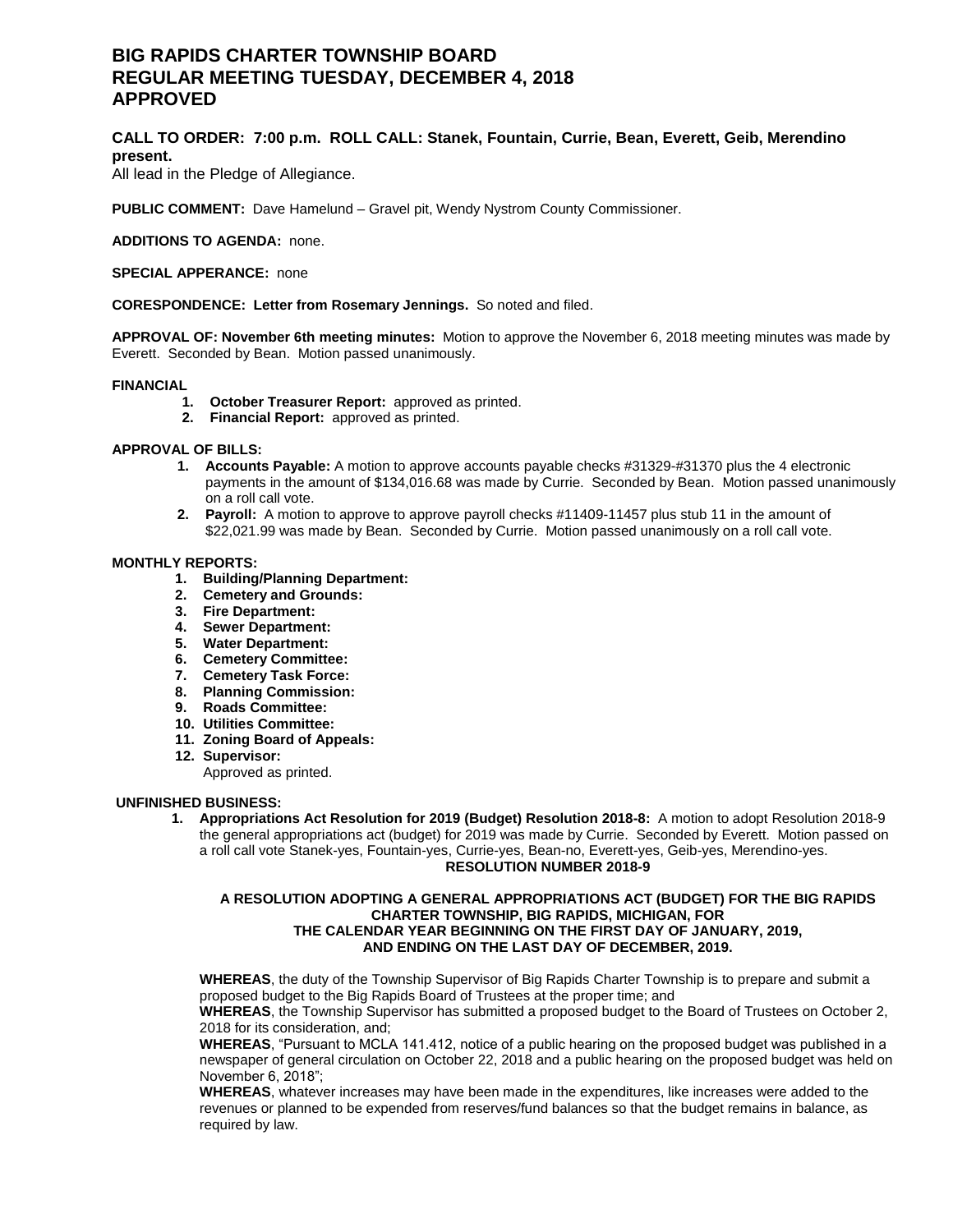**NOW, THEREFORE, BE IT RESOLVED BY THE** Board of Trustees of Big Rapids Charter Township, that they hereby approve and adopt the 2019 fiscal year budget by cost centers. Estimated township revenues for fiscal year 2019, include an allocated millage of 1.25 mills for general fund, 1.50 mills for fire fund, 1.50 mills for township roads and .20 mills for library services.

The foregoing resolution was offered by Currie and supported by Everett. Ayes: Stanek, Fountain, Currie, Everett, Geib, Merendino. Nays: Bean. Abstain: 0. Absent: 0. **RESOLUTION DECLARED Adopted**.

 $\frac{1}{\sqrt{2}}$  , and the state of the state of the state of the state of the state of the state of the state of the state of the state of the state of the state of the state of the state of the state of the state of the sta Rene Fountain, Township Clerk

STATE OF MICHIGAN) ) SS COUNTY OF MECOSTA)

 I, the undersigned, the duly qualified and acting Clerk of Charter Township of Big Rapids, Mecosta County, Michigan do hereby certify that the foregoing is a true and complete copy of a Resolution adopted by the Township Board at a regular meeting on December 4, 2018, the original of which is on file in my office. Public notice of said meeting was given pursuant to and in full compliance with Act No 267, Public Acts of Michigan, 1976 as amended, including in the case of a special or rescheduled meeting, notice by posting at least eighteen (18) hours prior to the time set for the meeting.

IN WITNESS WHEREOF, I have hereto affixed by official signature on this 4th day of December, 2018.

 $\frac{1}{\sqrt{2}}$  , and the state of the state of the state of the state of the state of the state of the state of the state of the state of the state of the state of the state of the state of the state of the state of the sta Rene Fountain, Clerk Charter Township of Big Rapids

**2. Introduction of complete text of Land Usage Ordinance change:** A motion to change the wording in the Land Usage Ordinance Section 153.130 F 4 by removing Township Board and adding Zoning Board of Appeals and send back to the Planning Commission was made by Currie. Seconded by Everett. Motion passed unanimously on a roll call vote.

## **NEW BUSINESS:**

- **1. Recommendation to add Shane Thatcher to Fire Roster:** A motion to add Shane Thatcher to the Fire Roster was made by Currie. Seconded by Fountain. Motion passed unanimously.
- **2. Recommendation to add Lindsay Fitzgerald to Fire Roster:** A motion to add Lindsay Fitzgerald to the Fire Roster was made by Everett. Seconded by Geib. Motion passed unanimously on a roll call vote.
- **3. Recommendation from Utilities Committee to add Mission Controls to each lift station From NW Kent for a total of \$27,748:** A motion to approve a contract with North West Kent Mechanical to install mission alarm systems to each lift station for the amount of \$27,748.00 was made by Everett. Seconded by Bean. Motion passed unanimously on a roll call vote.
- **4. Recommendation from Utilities Committee to continue with NW Kent for 3 years:** A motion to approve a 3 year Sewer Maintenance Contract with North West Kent Mechanical for a yearly charge of \$22,880.00, for work not covered at \$68.00 per hour and 12% mark up on parts and materials with a 3% increase per year was made by Currie. Seconded by Everett. Motion passed unanimously on a roll call vote.
- **5. Recommendation from Utilities Committee to not put in a street light at the Brook Driveway:** A motion to approve recommendation from Utilities Committee not to install a street light at the Brook Driveway and send a letter to the Brook was made by Bean. Seconded by Geib. Motion passed unanimously.
- **6. Motion to add Warren Residence Cleanup per court order of \$2000.00 to winter tax bills:** A motion to add Warren Residence Cleanup per court order in the amount of \$2,000.00 to their winter tax bill was made by Currie. Seconded by Everett. Motion passed unanimously.
- **7. Resolution 2018-10 Setting Dates for 2019 board meetings:** A motion to approve Resolution 2018-10 setting meeting dates for 2019 board meetings was made by Currie. Seconded by Geib. Motion passed unanimously on a roll call vote.

# **CHARTER TOWNSHIP OF BIG RAPIDS RESOLUTION TO SET BOARD MEETING DATES FOR 2018**

## **RESOLUTION NO 2018-10**

**WHEREAS**, Public Act 267 of 1976 requires a resolution setting meeting dates. **NOW THEREFORE BE IT RESOLVED**, that the regular meeting dates for Big Rapids Charter Township be as follows for the year 2019: Tuesday, January 8, 2019

Tuesday, January 15, 2019 (this will be a joint meeting with the Planning Commission held at the Fire Hall) Tuesday, February 5, 2019

Tuesday, March 5, 2019

- Tuesday, April 2, 2019
- Tuesday, May 7, 2019
- Tuesday, June 4, 2019
- Tuesday, July 2, 2018
- Tuesday, August 6, 2019
- Tuesday, September 3, 2019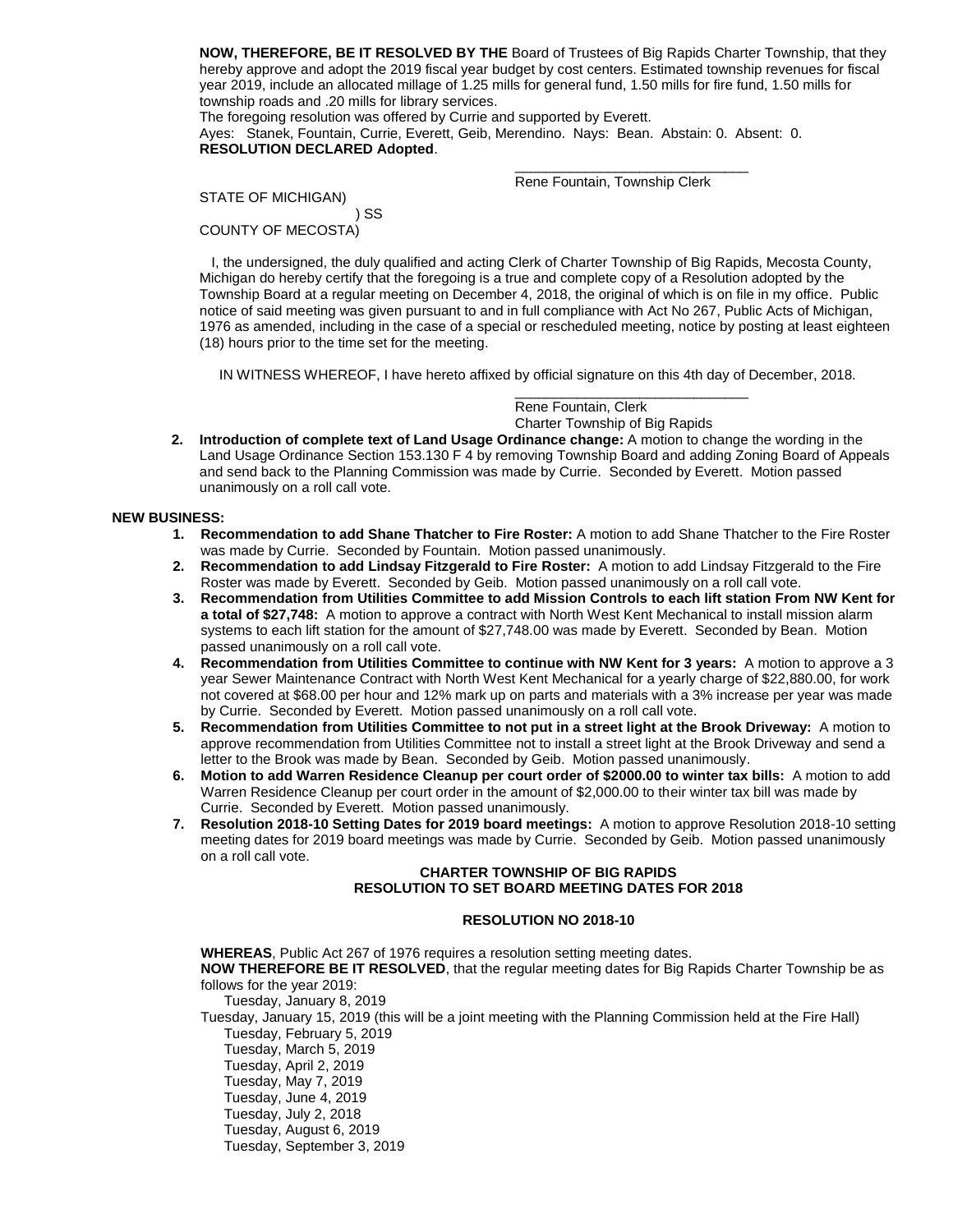Tuesday, October 1, 2019 Tuesday, November 5, 2019 Tuesday, December 3, 2019

All meetings will start at 7:00 p.m. and will be held at the township office 14212 Northland Drive, Big Rapids, MI 49307.

The foregoing resolution was offered by Currie and supported by Geib. Ayes: Stanek, Fountain, Currie, Bean, Everett, Geib, Merendino. Nays: 0.

## **RESOLUTION DECLARED ADOPTED.**

\_\_\_\_\_\_\_\_\_\_\_\_\_\_\_\_\_\_\_\_\_\_\_\_\_ Rene Fountain, Clerk Big Rapids Charter Township

**8. Resolution 2018-11 for depositories for 2019:** A Motion to approve Resolution 2018-11 naming bank depositories was made by Currie. Seconded by Bean. Motion passed unanimously on a roll call vote.

## **CHARTER TOWNSHIP OF BIG RAPIDS RESOLUTION TO NAME BANK DEPOSITORIES FOR 2019**

### **RESOLUTION NO 2018-11**

**WHEREAS**, the Board of Big Rapids Charter Township, Mecosta County, in exercising its fiduciary responsibilities desires to safeguard the funds of the Township that may be invested from time to time, and, **WHEREAS**, Public Act 77 of 1989, MCL 41.77, requires that the Township Board designate the banks or depositories for the money belonging to the Township, in accordance with the Townships Comprehensive Version of Township Investment and Depository Designation Policy.

**THEREFORE BE IT RESOLVED** that the Board approves the following financial institutions as depositories of township funds: Chemical Bank, Isabella Bank, Huntington Bank, Lake Osceola Bank, Fifth Third Bank and Independent Bank.

**BE IT FURTHER RESOLVED**, That the Township will comply with all applicable statutes related to public fund investments. Any provisions of this resolution in conflict with applicable statutes is void.

The foregoing resolution was offered by Currie and supported by Bean. Ayes: Stanek, Fountain, Currie, Bean, Everett, Geib, Merendino. Nays: 0.

## **RESOLUTION DECLARED ADOPTED**.

Rene Fountain, Clerk

\_\_\_\_\_\_\_\_\_\_\_\_\_\_\_\_\_\_\_\_\_\_\_\_\_

**9. Resolution 2018-12 for change to HRA plan for 2019:** A motion to approve Resolution 2018-12 increasing health reimbursement amount from \$1,000.00 to \$1,500.00 per year was made by Currie. Seconded by Fountain. Motion passed unanimously on a roll call vote.

## **BIG RAPIDS TOWNSHIP FORMAL RECORD OF ACTION RESOLUTION NUMBER 2018-12**

**The following is a formal record of action taken by the Big Rapids Township Board.**

**With respect to the amendment and restatement of the Big Rapids Township HRA Plan (the "Plan") the following resolutions are hereby adopted:**

**RESOLVED: That the Plan be amended and restated in the form attached hereto, which Plan is hereby adopted and approved;**

**RESOLVED FURTHER: That the appropriate officers of Big Rapids Township are hereby, authorized and directed to execute the Plan on behalf of Big Rapids Township;**

**RESOLVED FURTHER: That the officers of Big Rapids Township hereby are, authorized and directed to take any and all actions and execute and deliver such documents as they may deem necessary, appropriate or convenient to effect the foregoing resolutions including, without limitation, causing to be prepared and filed such reports, documents or other information as may be required under applicable law.**

**Dated this 4th day of December, 2018.**

**The foregoing resolution was offered by Currie, supported by Fountain. Ayes: Stanek, Fountain, Currie, Bean, Everett, Geib, Merendino. Nays: 0. RESOLUTION DECLARED ADOPTED.**

 **\_\_\_\_\_\_\_\_\_\_\_\_\_\_\_\_\_\_\_\_\_\_\_\_\_\_\_\_\_\_**